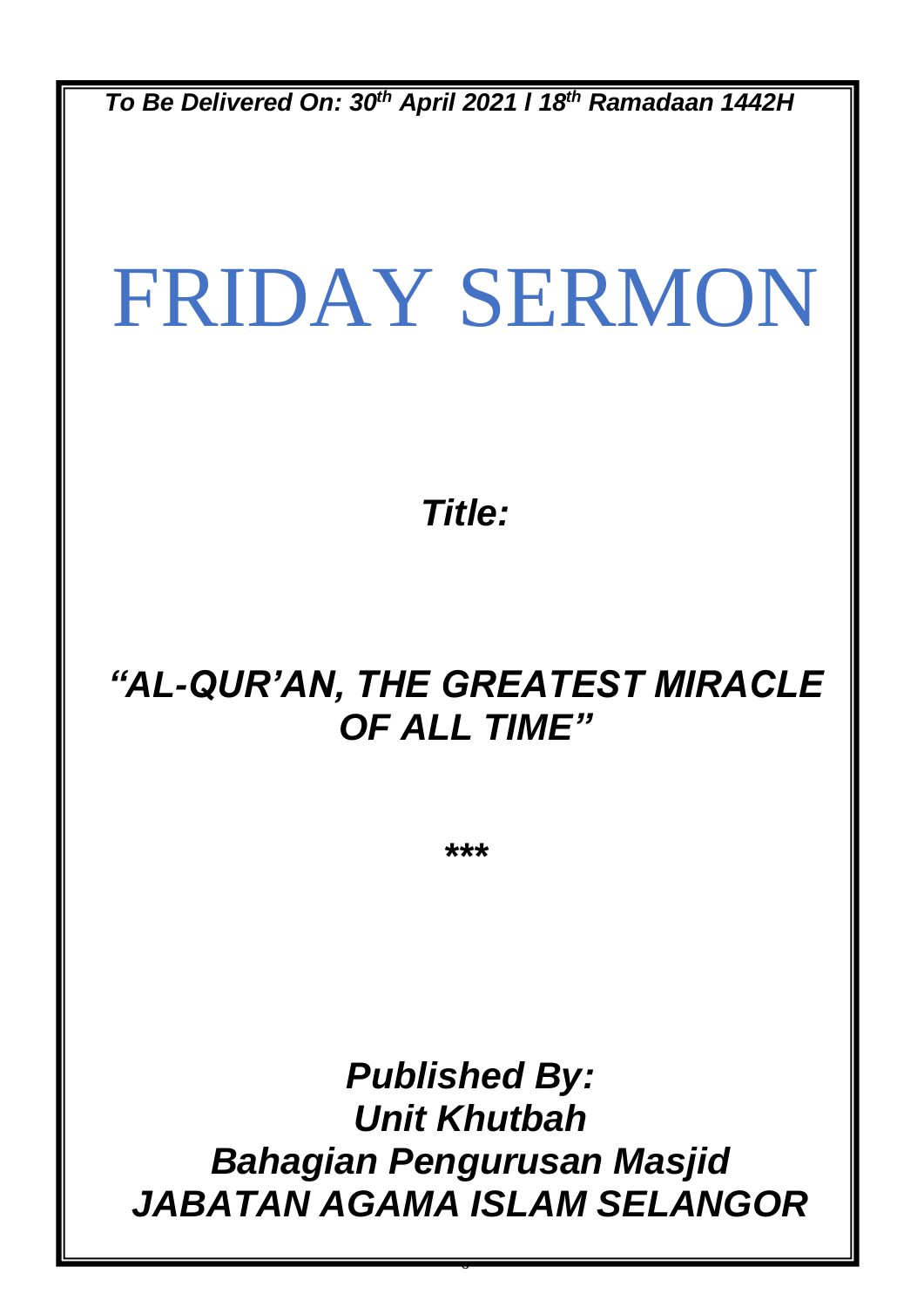

 *Jabatan Agama Islam Selangor*

# *"AL-QUR'AN, THE GREATEST MIRACLE OF ALL TIME"*

.<br>با ن<br>ا اَلْحَمْدُ لِلَّهِ الْقَائِلِ : وَإِن كُنتُمْ فِى رَيْبِ مِّمَّا نَزَّلْنَا عَلَىٰ عَبْدِنَا فَأْتُواْ و<br>و ْ  $\overline{\phantom{a}}$ ֦֧֦֧֦֧֦֧֦֦֦֜֜֜֜֜֜֜֜֜<br>**֡**  $\overline{\phantom{a}}$  $\frac{1}{2}$ ֦֧֦֧֦֧֦֧֦֦֦֜֜֜֜֜֜֜֜<br>֧ׅ֝֜֜֜֜֜֜֜֜֜֜֝֜֜֞֟ ْ و<br>په ہ<br>ع  $\ddot{\cdot}$ ا ف  $\ddot{\cdot}$ مبدِزَ  $\ddot{\phantom{0}}$ ا عَلَىٰ عَ  $\ddot{\cdot}$ ہ<br>ا ۡل ىر<br>بە بة<br>قر  $\ddot{\cdot}$ ا ن ى<br>م يم ں<br>س يُبِ مِّ ہ<br>' ِ كَنْتُمْ فِى رَ  $\frac{1}{2}$ و<br>په و<br>م ثملِهِ ្ធ ں<br>م ن مِّ ں<br>م ة مِّ ِ بِسُورَةٍ مِّن مِّثْلِهِۦ .<br>ء وَادْعُوا شَهَدَاءَڪُم مِّن دُونِ ْ مُ و<br>م ؚ<br>ۣ ُ ں<br>س ُ<br>عَڪُم مِّ ر ر<br>آ آ ا د ر<br>م شَهَدَاءَڪُم مِّن دُونِ اللَّهِ و<br>په یہ<br>ا للّهِ إِن كُنتُمۡ  $\frac{1}{2}$ و<br>په و إ يدقييَ َ ٰ صَٰدِقِينَ(يُّ) فَإِن  $\ddot{\cdot}$ فَإِن لَمْ تَفَعَلُوا ْ و<br>ا  $\frac{1}{2}$ ع ف  $\ddot{\cdot}$ ا<br>با ت م  $\frac{1}{2}$ َّ<br>أَو يَجْمَلُ إِمِيلَ يَجْمَلُ إِنَّ ل لموا فَ ُ<br>ا و<br>ا  $\frac{1}{2}$ ع ف  $\ddot{\cdot}$  $\ddot{\mathbf{z}}$ ن ت .<br>آ ل  $\frac{1}{\alpha}$ وَلَن تَفَعَلُوا فَاتَّقُوا ْ ور ِ<br>په تَّقُوا ا ِ<br>پ ار بر<br>• لتَّارَ التِّي یہ<br>1 لتي وَقُودُهَا  $\frac{1}{\lambda}$ قودُهَ و<br>د و<br>د ِ<br>م و التَّاسُ و<br>ا ِ<br>په ایٓ<br>لن َ<br>ہ وَالْحِجَارَةُ سام<br>•ו ِ<br>ا ار  $\tilde{\xi}$ لْحِجَارَةٌ أُعِدَّتْ لِلْكَٰفِرِينَ ہ<br>آ ٰ ر<br>ح د<br>تَّتَّ لِلْكَ<sup>ّن</sup> ہ<br>1 أُعِدَّتْ لِلْكَنْفِرِينَ ۞ ' و<br>م ُ<br>پنج  $\tilde{\mathbf{z}}$ ∕<br>∕  $\sum_{i=1}^{n}$  $\ddot{\mathbf{z}}$ 

ے<br>م .<br>أَشْہَدُ أَنْ لَّا إِلَهَ إِلَّا اللَّهُ وَحْدَهُ لاَ شَرِيكَ لَهُ وَأَشْہَدُ أَنَّ مُحَمَّدًا ْ و<br>ا َ<br>زار<br>ر ْ ِ ر<br>آم  $\frac{1}{2}$ ا<br>المجموع ً<br>ا ر<br>آ )<br>ጎ اتا<br>م و<br>ا َ<br>زار<br>ر ْ  $\tilde{\cdot}$ ر<br>پر َ  $\overline{\phantom{a}}$  $\mathbf{r}$  $\ddot{\phantom{0}}$ ُ<br>م َ<br>ا  $\tilde{\cdot}$ Ļ  $\check{\mathbf{r}}$ ل وسَ ل صَ م ه لل . ا ه ل و س ر و ه د ب ه ل ع ى آ ل ع د و م حَ ا م دن ي ى سَ ل م ع <sup>ے</sup> تا<br>ج و<br>ر<br>ر سنة<br>ا  $\mathbf{r}$ بر<br>ر<br>ا ٍ<br>پ ֦֧֦ و<br>م  $\ddot{\phantom{0}}$  $\tilde{\cdot}$  $\frac{9}{\lambda}$ و<br>ا ំ<br>រ  $\frac{1}{2}$  $\mathbf{r}$  $\frac{1}{2}$  $\tilde{\cdot}$ <u>لم</u> ل<br>م  $\frac{1}{\lambda}$  $\ddot{\phantom{0}}$  $\frac{1}{1}$  $\overline{\mathbf{1}}$  $\frac{1}{\sqrt{2}}$ وَصَحْبِهِ \_ أَجْمَعِيْنَ. ֦֧֦֧<u>֦</u>  $\ddot{\phantom{0}}$ ់<br>(  $\tilde{\mathbf{a}}$  $\frac{1}{2}$  $\frac{1}{1}$  $\ddot{\cdot}$ َ<br>و ْ  $\tilde{\cdot}$ َ  $\ddot{\phantom{0}}$  $\tilde{\mathbf{r}}$  $\ddot{\phantom{0}}$ ֦֧֦֧֦֧֦֧֦֧֦֧֦֧֦֧֦֧֦֧֦֧֦֧֦֧<br>**֧**֧֓֘  $\frac{1}{2}$ ان<br>ا  $\tilde{\cdot}$ ر<br>مخ י<br>י ِ<br>م‡م ֦֧֦֧֦֧֦֧֦֧֦֧֦֧֦֧֦֧֦֧֦֧֦֧֦֧֦֧<br>**֧ ہیں** ا<br>اب

-<br>أَمَّا بَعْدُ، فَيَا أَيُّهَا الْمُسْلِمُونَ لة<br>م ›<br>ለ أَيُّهَا الْمُسْلِمُونَ اِتَّقُواْ اللَّهَ، أُوْصِيكُمْ وَإِيَّايَ بِتَقْوَى ِ<br>پر  $\frac{1}{2}$  $\frac{3}{2}$ |<br>=<br>= .  $\ddot{\phantom{0}}$ ؾٞڡٞ۠ۅڹؘ **ہیں** ا<br>اب ہ<br>ا اللهِ فَقَدْ فَازَ الْمُ  $\ddot{\cdot}$  $\ddot{\cdot}$ **ٔ**  $\frac{1}{2}$  $\ddot{\cdot}$ 

قَالَ اللَّهُ تَعَالَى: يَأَيُّهَا ٱلَّذِينَ ءَا ً<br>ا  $\tilde{\cdot}$  $\frac{1}{2}$  $\ddot{\mathbf{r}}$ ء يينَ ِ<br>آ ا الَّذِ ر<br>م ه و<br>د سَ<br>ڊ ۔<br>ج  $\overline{\phantom{a}}$ َ<br>د بد َ َل ِ<br>ہ اتيهيۦ و  $\ddot{\phantom{0}}$ ق ت و<br>په ِ<br>په قی  $\tilde{\phantom{0}}$ ح ِ<br>آک قُوا اللَّهَ ْ ور ِ<br>په نُوا اڌّ <u>ہ</u><br>ا ُ  $\frac{1}{2}$ بر<br>م  $\ddot{\cdot}$ سْلِمُونَ و  $\ddot{\phantom{0}}$ و<br>مم نتُم مَّ و<br>به ِ<br>ج أ ِ<br>م و ِ<br>آ إيَل ِ<br>پَ تَمُوثُنَّ إِلَّا وَأَنتُم مُّسۡلِمُونَ ۞ و<br>په و 2

#### **Dear blessed audience,**

Let us altogether strive to increase our *imaan* (faith) and *taqwa* of Allah *Subhaanahu Wa Ta'aala* by performing all of His Commands and

<sup>1</sup> al-Baqarah 2:23-24

<sup>2</sup> Aal-'Imraan 3:102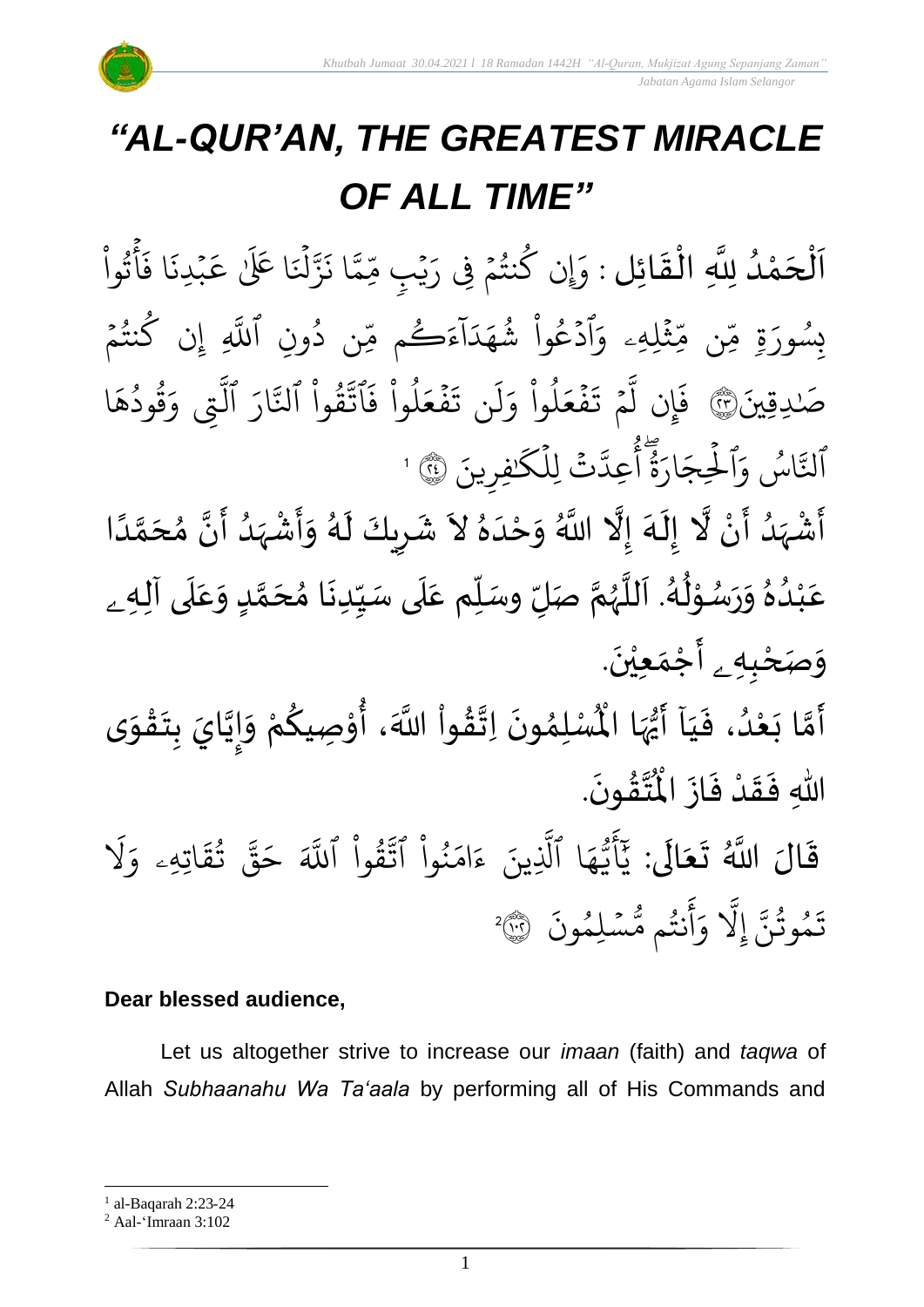

avoiding all of His prohibitions. May the true *taqwa* and firm *imaan* make us among slaves that are successful in this world and the Hereafter.

On a day that is full of *barakah* (blessings) in this glorious month, I will discuss upon a *khutbah* titled *"AL-QUR'AN, THE GREATEST MIRACLE OF ALL TIME."*

#### **Respected Muslims,**

Al-Qur'an is the greatest miracle (*mu'jizah*) bestowed upon Prophet Muhammad صلى الله عليه وسلم, which truly challenged the strength and intellectuality of mankind. Human beings will never be able to match the greatness of al-Qur'an, whether in its language, meaning, and the stories mentioned within it. Allah *Subhaanahu Wa Ta'aala* mentions in verses 23-24 of soorah al-Baqarah, as recited earlier in the *khutbah*, which means:

*"And if you are in doubt about what We have sent down upon Our Servant [Muhammad], then produce a soorah the like thereof and call upon your witnesses other than Allah, if you should be truthful. But if you do not - and you will never be able to - then fear the Fire, whose fuel is men and stones, prepared for the disbelievers."*

Unlike previous holy scriptures, al-Qur'an is a divine book that was revealed by Allah and it is Allah that will fully preserve it. Al-Qur'an is not only confined to the time of the Prophet, but instead the miracle of al-Qur'an is that it is relevant at all time. The *hissi* (apparent) miracles that can be seen and felt such as staf turning into a serpent for Prophet Moosa *'alayhissalaam*, she-camel appearing from the rocks for Prophet Saalih *'alayhissalaam*, all ended with the demise of those prophets. But Prophet Muhammad  $\stackrel{\text{def}}{=}$ , in addition to possessing the *hissi mu'jizah*, he also possesses the *'ilmiyyah* (scientific) miracle that is al-Qur'an that remains even though he  $\ddot{\textbf{\textit{m}}}$  has died and left us.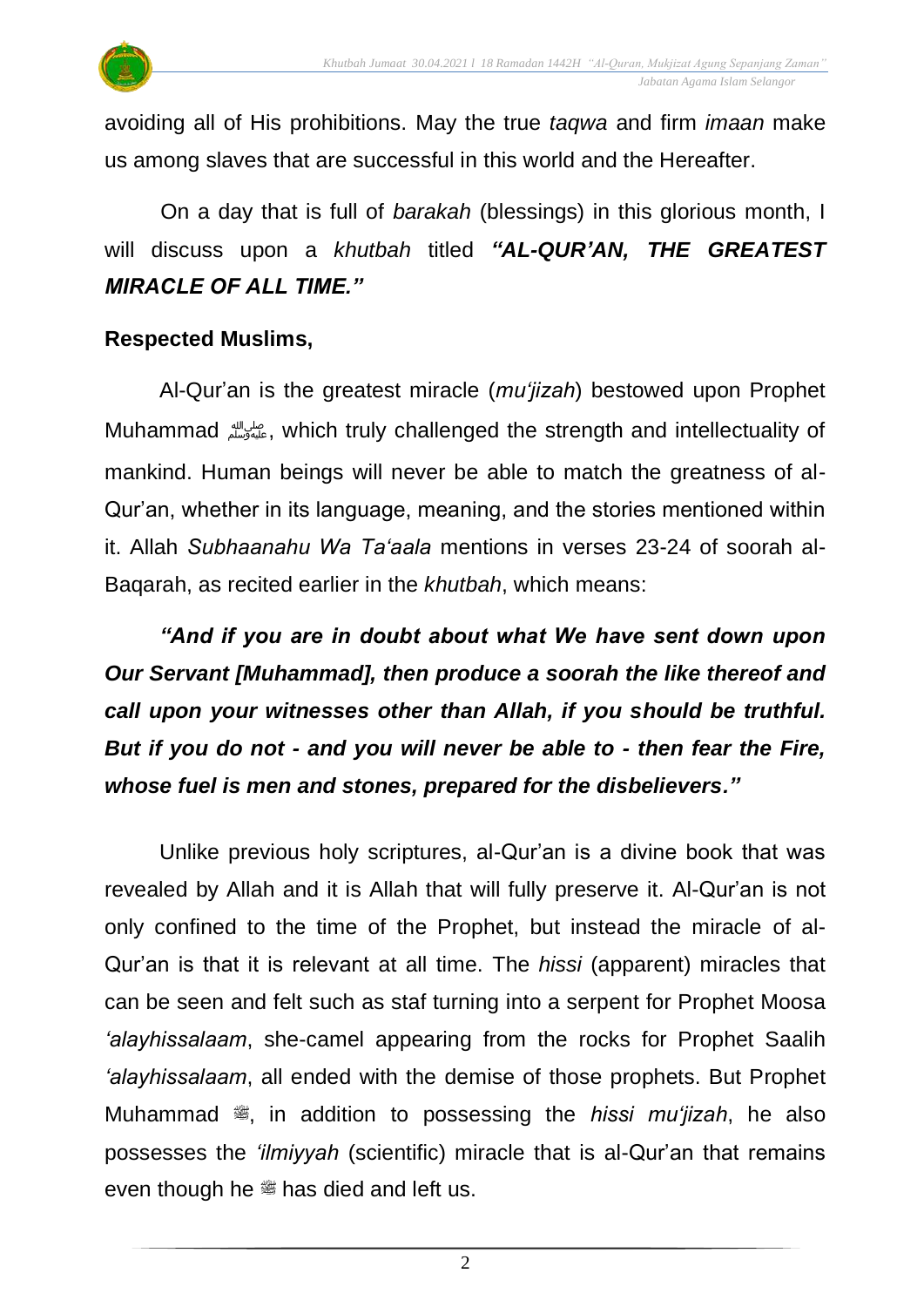

#### **Dearest audience,**

Al-Qur'an is utterances and words that are comprised of the typical *Alif Ba Ta* but it is capable of piercing through the hearts of mankind compelling the intellect to glorify it. The disbelievers (*kuffaar*) have attempted to mislead others from the teachings of al-Qur'an. The harder they tried, the more their misguidance became apparent and the truthfulness of al-Qur'an manifests. Indeed, the *mu'jizah* of the prophets befits the challenges faced during their times. For example, the *ummah* of Prophet Moosa '*alayhissalaam* was known for their magic (*sihr*), so the *mu'jizah* of Prophet Moosa *'alayhissalaam* was that his staf turned into a serpent and devoured all of the snakes belonging to Fir'awn's magicians.

Therefore, al-Qur'an was revealed to Prophet Muhammad صلى الله عليه وسلم as a miracle that weakened the pagan (*Jaahiliyyah*) society that glorified literature and poetry. Al-Qur'an had challenged the expertise of the poets and rivaled the poetry hung on the walls of the Ka'bah.

#### **Esteemed audience,**

Verily, al-Qur'an is capable of resolving the *fitnah* (trial) faced by humans. In the *hadeeth* of al-Haarith, it was narrated that 'Ali bin Abi Taalib *radiyAllaahu 'anh* heard Rasulullah صلى الله عليه وسلمsaid:

خْرَجُ مِنْهَا يَا رَسُوْلَ י<br>י ِ<br>م  $\ddot{\phantom{0}}$  $\ddot{\ }$ ِ<br>پُر<br>پُرو ْ ፟<br>፟  $\overline{\phantom{a}}$ ْ ه<br>م ، فَقُلْتُ : مَا الْمَـٰ  $\frac{1}{2}$ ُ<br>ُ\* ់<br>(  $\frac{2}{1}$  $\ddot{\cdot}$ و<br>م• .<br>أَلاَ إِنَّهَا سَتَكُوْنُ فِتْنَةٌ  $\ddot{\phantom{0}}$ ់<br>្ ُ<br><sup>ءِ</sup> ֦֧֦֦֝֝<br>**֧** <u>ل</u>و  $\ddot{\ }$ ِ<br>اس بة<br>,  $\frac{1}{2}$  $\tilde{\phantom{a}}$  $\frac{1}{2}$ اللّهِ؟ قَالَ : كِتَابُ اللّهِ فِيْهِ نَبَأُ مَا قَبْلَكُمْ ، وَخَبَرُ مَا بَعْدَكُمْ ، ُ  $\ddot{\phantom{0}}$ :  $\frac{1}{2}$ ំ<br>រ  $\frac{1}{2}$ —<br>}<br>¦ َ  $\ddot{\phantom{0}}$ ِّ  $\frac{1}{1}$ ْ  $\frac{1}{2}$ ْ  $\frac{1}{2}$  $\frac{1}{2}$ ِ<br>په ا<br>ا بر  $\ddot{\cdot}$  $\ddot{\phantom{0}}$ י<br>י َ <u>ل</u> ْ  $\frac{1}{2}$ وَحُكْمُ مَا بَيْنَكُمْ  $\frac{1}{2}$ <sub>ያ</sub><br>≮ ؚ<br>م ِ<br>ِ  $\ddot{\phantom{0}}$ ់<br>រ  $\ddot{\phantom{0}}$ <u>ہ</u> ْ

*"Indeed there comes a fitnah." So I said: "What is the way out from it O Messenger of Allah?" He said: "Allah's Book. In it is news*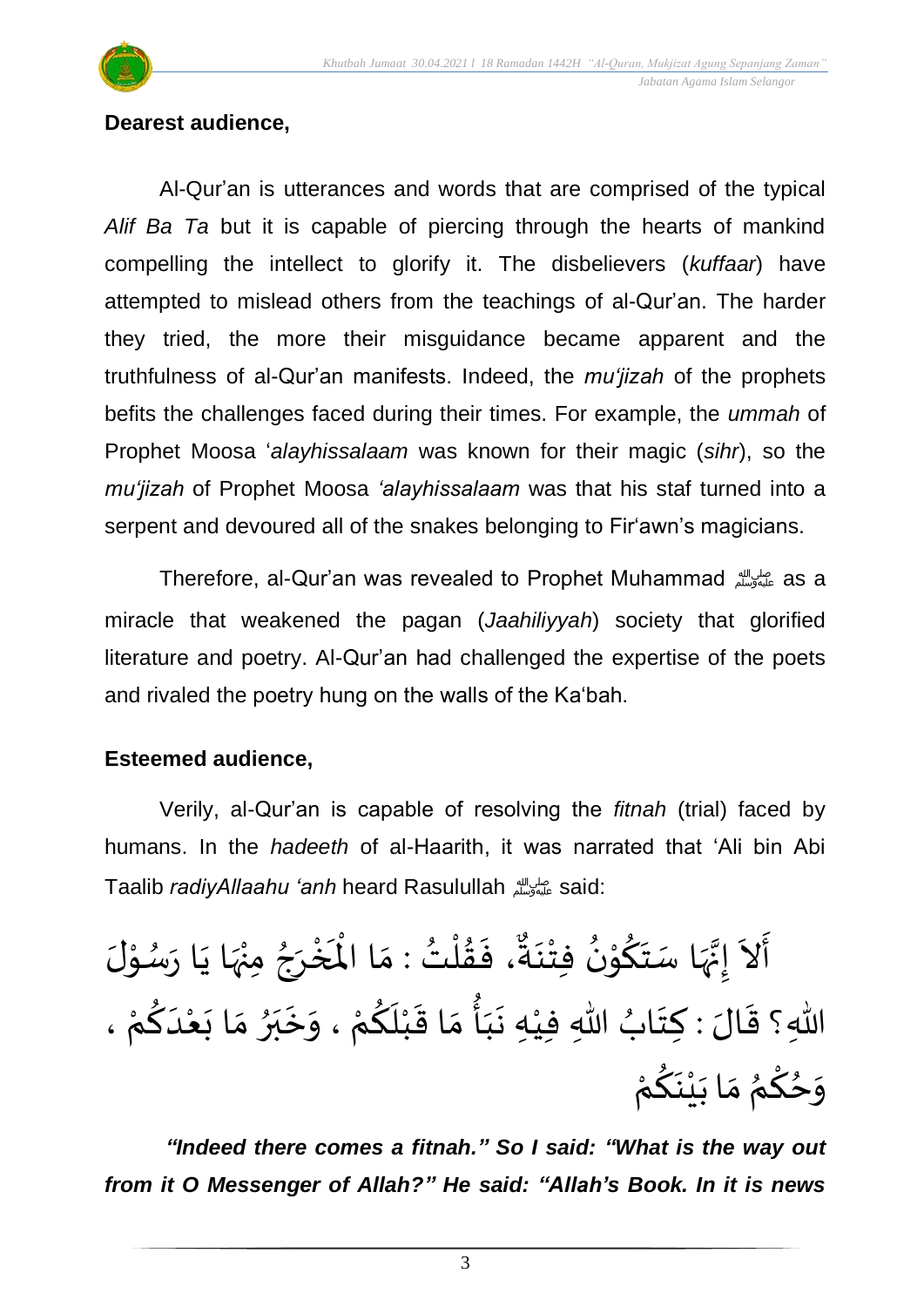### *for what happened before you, and information about what comes after you, and judgement for what happens between you."*

(at-Tirmidhi)

Al-Qur'an informs us of the news of the past, matters that will take place in the future, and brings judgment between us. It is the final word, and not a joke. Whoever neglects it due to arrogance, Allah will destroy them. Whoever seeks guidance from other than Allah, Allah will mislead them. It is the rope of Allah that is firm. Al-Quran also serve as a reminder with wisdom, clarity, and the straight path. It cannot be perverted by the evil desire. It cannot be disguised by the tongue. The scholars are never satisfied with it, only wanting more. They are never bored by the much repetition and its miracle never diminishes.

In the *hadeeth* of 'Abdullah ibn Mas'ood *radiyAllaahu 'anh*, Rasulullah <sup>22</sup> said:

ا<br>م إِنَّ هَذَا الْقُرْآنَ مَأْدُبَةُ اللَّهِ فَاقْبَلُوا مِنْ مَأْدُبَتِهِ مَا  $\ddot{\phantom{0}}$  $\tilde{\mathbf{z}}$  $\ddot{\phantom{0}}$ **ہیں** ֦֧֦֧֦֧֦֧֦֧֦֧֦֧֦֟֓֟֓֟֓֟֓֟֓֟֓<br>֧ׅ֜֜֜֜֜֜֜֜֜֜֜֜֬֟ و<br>م  $\ddot{\cdot}$  $\frac{1}{2}$ ؚ<br>با<br>1  $\frac{1}{2}$  $\frac{1}{2}$ ا<br>ا  $\cdot$  $\frac{1}{1}$ ֧֦֧֦֧֦֧֘֒<u>֦</u>  $\ddot{\cdot}$ ْ َ ر<br>د ْ  $\frac{1}{2}$  $\tilde{\mathbf{a}}$ اسْتَطَعْتُمْ، إِنَّ هَذَا الْقُرْآنَ حَبْلُ اللَّهِ، وَالنُّورُ الْمُبِينُ، ُمبر<br>پ י<br>י ز<br>م  $\ddot{\ }$ ْ ا<br>م  $\ddot{\phantom{0}}$  $\tilde{\mathbf{A}}$  $\ddot{\phantom{0}}$ **ہیں** ֦֧֦֧֦֧֦֧֦֧֦֟֜֜֜֓֓֟֓<br>֧ׅׅ֝֜֜֜֜֜֜֜֜֜֜֜֜֜֝֜֜֬֟ ំ<br>រ  $\overline{\phantom{a}}$ ان<br>ا  $\frac{1}{2}$ المنظمة المنظمة المنظمة المنظمة المنظمة المنظمة المنظمة المنظمة المنظمة المنظمة المنظمة المنظمة المنظمة المنظم<br>المنظمة المنظمة المنظمة المنظمة المنظمة المنظمة المنظمة المنظمة المنظمة المنظمة المنظمة المنظمة المنظمة المنظم  $\tilde{\cdot}$ **ٍ**  $\ddot{\ddot{\cdot}}$ ر<br>مو الْمُبِينُ، وَالشِّفَاءُ  $\frac{1}{2}$  $\ddot{\cdot}$  $\frac{1}{2}$  $\tilde{\cdot}$  $\frac{1}{2}$ النَّافِعُ الة  $\frac{9}{4}$ عِصْمَةٌ ۚ لِمَنْ تَمَسَّكَ بِهِ،  $\tilde{\mathbf{a}}$ ْ .<br>ا  $\ddot{\phantom{0}}$ ان<br>سا  $\frac{1}{\sqrt{2}}$  $\ddot{\phantom{0}}$ ٌ وَنَجَاةٌ لِنْ تَبِعَهُ، لَا يَزِيغُ  $\ddot{\phantom{0}}$  $\tilde{\cdot}$ ْ ์<br>1  $\ddot{\phantom{0}}$ و<br>گ  $\ddot{\bullet}$  $\ddot{\phantom{0}}$  $\frac{1}{\epsilon}$ ُ زِ  $\ddot{\cdot}$ فَيُسْتَعْتَبَ، وَلَا يَعْوَجُّ فَيُقَوَّمُ، وَلَا تَنْقَضِي عَجَائِبُهُ، وَلَا يَخْلَقُ  $\ddot{\phantom{0}}$ ំ<br>រ  $\ddot{\phantom{0}}$ ر<br>ا  $\ddot{\cdot}$ ِ<br>ا  $\tilde{\cdot}$ **e**  $\tilde{\cdot}$ ំ<br>•  $\ddot{\cdot}$ و<br>م ان<br>م  $\frac{1}{2}$ ُ  $\ddot{\cdot}$ َ<br>م  $\tilde{\cdot}$  $\frac{1}{2}$ ໍ່<br>•  $\frac{1}{2}$ ر<br>ر  $\frac{1}{1}$  $\overline{\phantom{a}}$ َ<br>م َ<br>ا  $\tilde{\cdot}$ ا<br>م ۔<br>آ ֦֧֦֧֦֧<u>֦</u>  $\ddot{\phantom{0}}$ ْ مِنْ كَثْرَةِ الرَّدِّ، اتْلُوهُ فَإِنَّ  $\frac{1}{2}$ ْ ءِ<br>م .<br>س  $\frac{1}{2}$ ان<br>م بر<br>▲ ٍ<br>أ ់<br>អ انه  $\ddot{\cdot}$ ا<br>أم - '<br>اللَّهَ يَأْجُرُكُمْ عَلَى تِلَاوَتِهِ كُلَّ حَرْفٍ ْ <u>و</u> ر<br>د ر<br>د ْ  $\ddot{\cdot}$ َ<br>آ  $\frac{1}{2}$  $\ddot{\phantom{0}}$ َ<br>ا **∶**  $\overline{\phantom{a}}$ عَشْرَ حَسَنَاتٍ، أَمَا إِنِّي لَا أَقُولُ الم حَرْفٌ، ْ ِ<br>م  $\frac{1}{z}$  $\ddot{\cdot}$  $\overline{\phantom{a}}$  $\tilde{\mathbf{a}}$  $\ddot{\mathbf{z}}$  $\frac{1}{2}$  $\frac{1}{2}$ ۔<br>آ  $\frac{9}{4}$  $\tilde{\mathbf{r}}$ ِّ<br>حَرْفٌ، وَلَكِنْ  $\ddot{\phantom{0}}$ ْ َ  $\frac{1}{2}$ ٌ أَلِفٌ وَلَا  $\sum_{i=1}^{n}$ ۔<br>م  $\tilde{\cdot}$ بو<br>**≙** ،<br>م  $\frac{1}{2}$  ميم و  $\tilde{\cdot}$ 

*"Indeed this Qur'an is the banquet of Allah so learn as much as you can from the banquet of Allah. Indeed this Qur'an is the*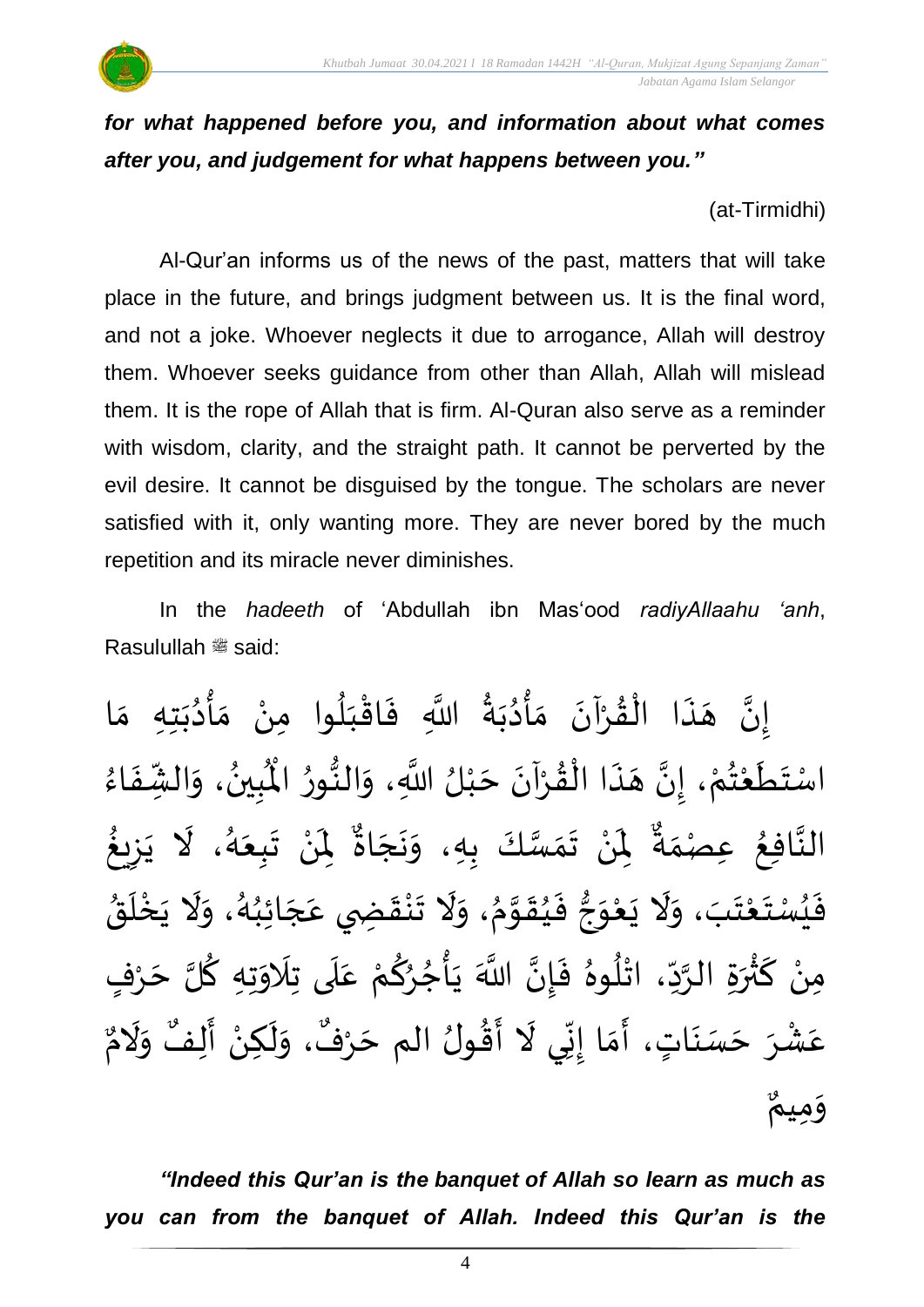

*strong rope of Allah and it is the clear guidance and it is a beautiful cure, a protection for those who cling to it and a salvation for those who follow it. Nothing is bent or corrupted except that the Qur'an rectifies it, nor deviated but that it reprimands it. Its marvels do not fade nor is the sweetness of it decreased by the frequency of those who recite it. So recite it, for indeed Allah will bestow upon you ten times the single reward for your recitation of each letter. I do not say that Alif, Laam, Meem is a letter but rather Alif is a letter, Laam is a letter and Meem is a letter."*

(al-Haakim)

#### **Dear beloved audience,**

In al-Qur'an, there are news of the past that are *saheeh* (authentic) and precise such as the creation of heaven and earth, the creation of Adam and Eve, the history of the people of Nooh, Hood, Saalih, *as-hab al-Kahf* (the people of the cave), Habeeb an-Najjar, and many others. Similarly regarding news of the future such as Agog and Magog, Day of Judgment, the gathering at Mahshaar, Paradise, Hellfire, and others. Moreover, even historians referred to these details mentioned in al-Qur'an. Though Western Orientalists had tried to create doubts upon the authenticity of al-Qur'an by denying the authenticity of the compilation of al-Qur'an that was initiated by Sayyidina Abu Bakr, it was thwarted by the very concept and science of *sanad* (chain of transmission) in Islam. 'Abdullah ibn al-Mubaarak stated that *"were it not for isnad anyone could say anything they wanted."*

#### **Dear respected udience,**

Among the scientific miracles mentioned in al-Qur'an are:-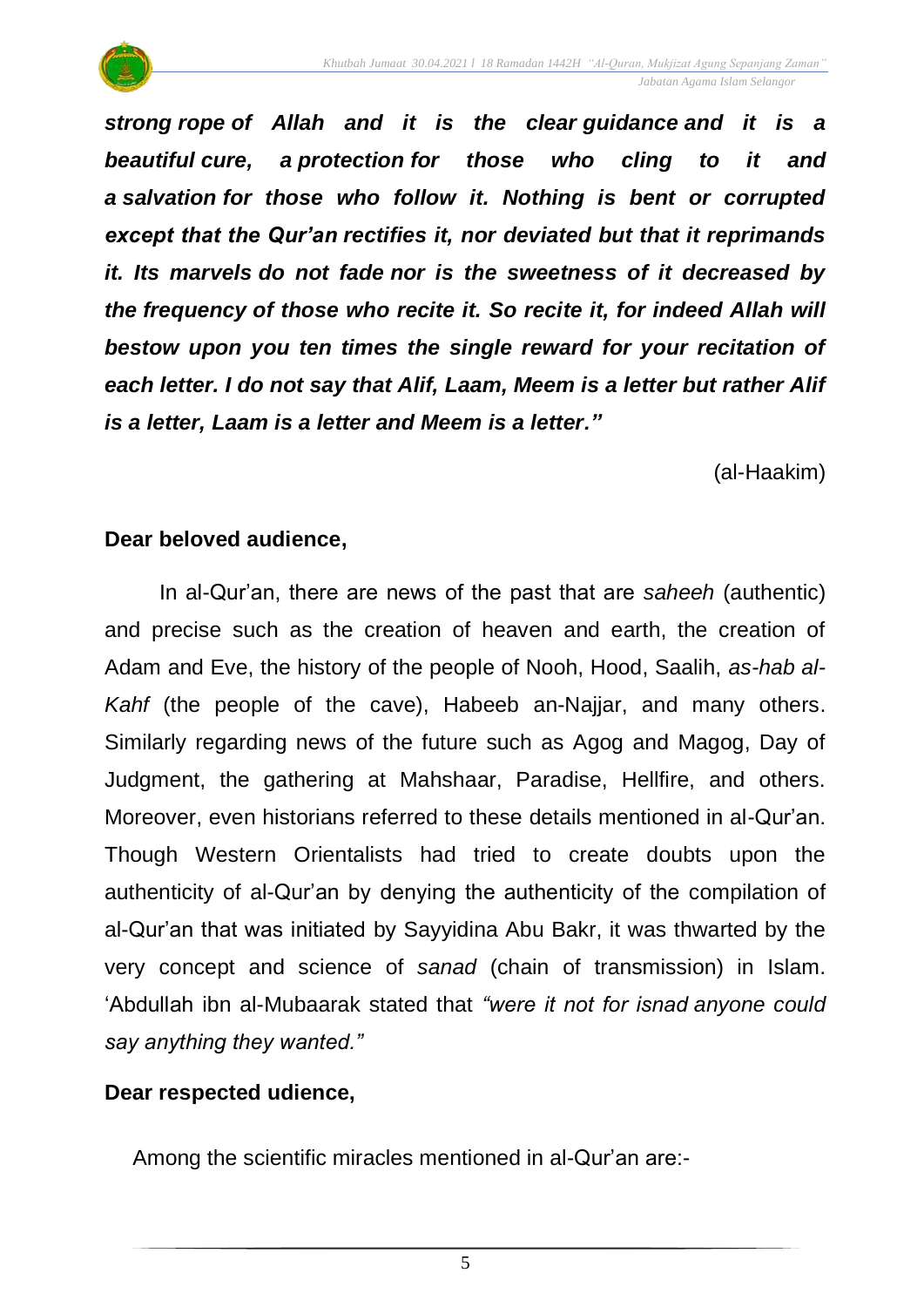1. **Cloud formation.** Allah sends the wind before the coming of His Mercy (rain) until the wind brings overcast clouds. Allah then directs it to a barren land and sends down the rain.

2.**The human creation.** Allah created the human from a quintessence of clay, which then Allah placed in a place of settlement, firmly fixed. Then Allah created the seeds and turned it into a clot of blood, which is then turned into flesh and then into several bones. Then, Allah clothed the bones with flesh.

3.**The function of the hand and fingers.** Allah The Almighty had carefully arranged the human fingers. It is super easy for the human being to have belief that the human hand was created by a creator with extraordinary tasks. Indeed, there are a plethora of miracles in al-Qur'an that are truly scientific and science-related.

Meanwhile, the pluralists' notion that humans can reach the same god through different religions is vehemently opposed by al-Qur'an. Allah mentions in verse 153 of soorah al-An'aam:

ِ<br>پَ نٌ ِ<br>ج أ ِ<br>م وَانٌ  $\ddot{\cdot}$ ا ف  $\frac{1}{\sqrt{2}}$ قييم  $\ddot{\phantom{0}}$ رَطِي مُسۡتَ  $\ddot{\phantom{0}}$ و<br>م ا يصر  $\ddot{\cdot}$ ٰذ َ هَٰذَا صِرَطِي مُسۡتَقِيمًا فَاتَّبِعُوهُ سا<br>م و<br>م ِ<br>په تْبِعُوهُ وَلَا تَتَّبِعُوا ْ و<br>م ِ<br>په ة<br>تم  $\ddot{\mathbf{r}}$ ت ر<br>1 َل ِ<br>ہ وَلَا تَتَّبِعُوا ا ر<br>آ بل ُو و<br>س لسَّبُلَ  $\ddot{\phantom{0}}$ ق ِ<br>سَ ت<br>مر  $\tilde{\cdot}$ ف  $\ddot{\cdot}$ ت  $\tilde{\cdot}$ ف بيلهِ ِ<br>م ن س ِ<br>م بِكُمْ عَن سَبِيلِهِۦ ذَٰلِكُمْ وَصَّحْكُم بِهِ  $\frac{1}{2}$ و  $\overline{a}$ ر ِ<br>سَ سَ<br>صد  $\frac{1}{2}$ لِڪُمْ وَ  $\frac{1}{2}$ و ֧֚֬<u>֓</u> ِ<br>پ ذَٰلِڪُمۡ وَصَّـٰحُـٰم بِهِۦ .<br>? قُونَ ور ِ<br>په تة<br>مد  $\ddot{\cdot}$ ڪُمُ تَـُ  $\frac{1}{2}$ ر یہ<br>ا  $\uplambda$  $\frac{1}{2}$ ع ر<br>1 لْعَلْكُمْ تَتّْقُونَ ۞

*"And, [moreover], this is My path, which is straight, so follow it; and do not follow [other] ways, for you will be separated from His way. This has He instructed you that you may become righteous."*

On the other hand, the liberals call upon the Muslims to reject anything from the Qur'anic text and the *hadeeth* of the Prophet  $\ddot{\mathcal{L}}$ , so what more with the opinion of the Muslim scholars. According to them, a huge portion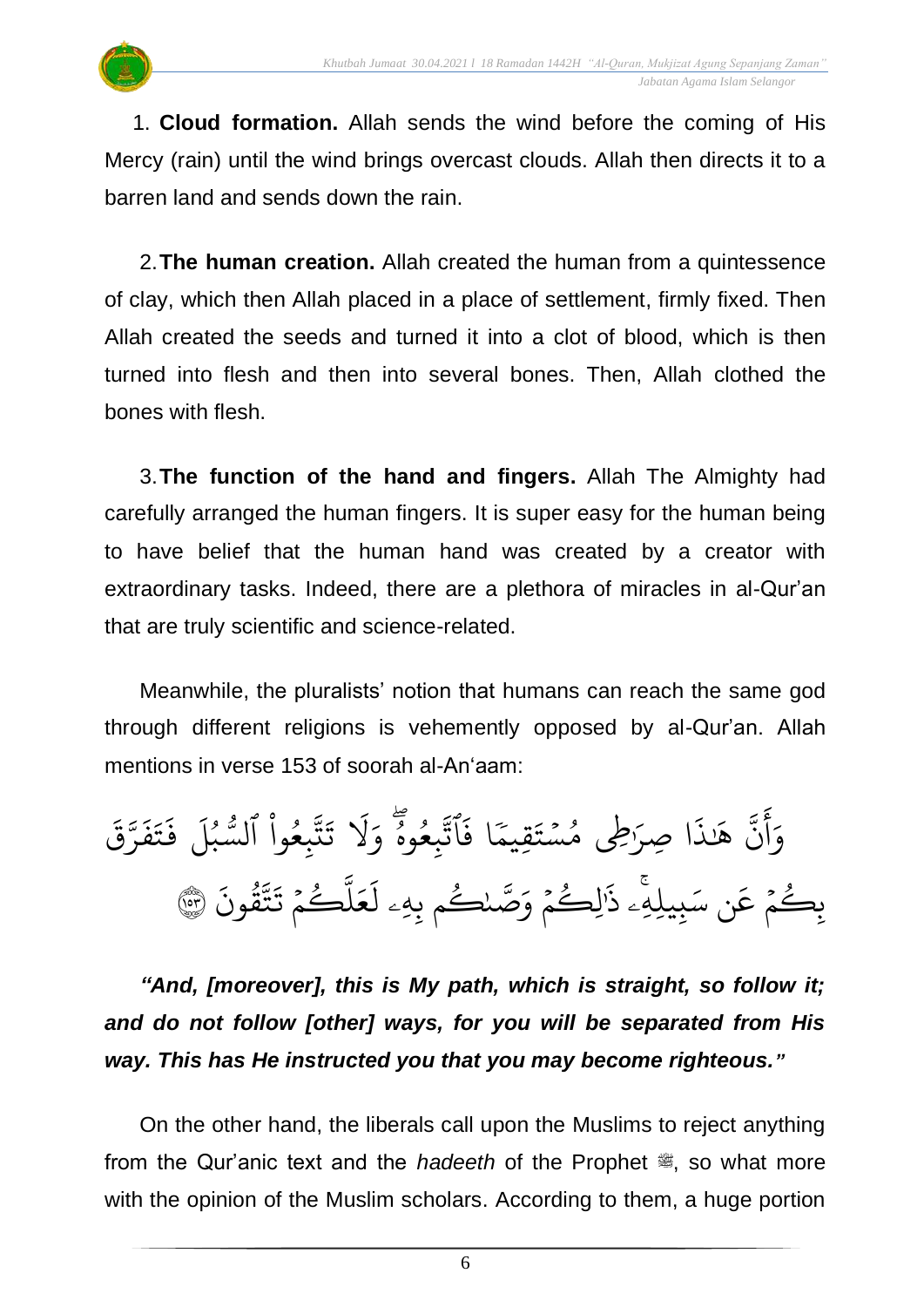

of the teachings of al-Qur'an are no longer relevant with the progress of time. Similarly, there are many other ideologies and isms that opposes al-Qur'an. However, Allah has mentioned in verse 23 of soorah at-Tawbah:

 $\ddot{\cdot}$ يُرِيدُونَ أَن يُظْفِءُ ُ  $\frac{1}{2}$ ُو ِ<br>ج أ و<br>ء ڊ<br>ح ِ<br>ا وا نُورَ اللَّهِ و<br>په <u>ہ</u><br>ا یہ<br>ا للَّهِ ر<br>آ َب أ ہ<br>ج ِرِ ر<br>په ِ<br>ہ و يهم ٰهي َ  $\frac{1}{2}$ ذَكرُ ا  $\ddot{\cdot}$ ِ<br>ع بِأَفَوَٰهِهِمْ وَيَابَى ا ِ<br>په و<br>پا ک ءَ<br>م ى<br>م للَّهُ إِلاَ أَن يُتِ و<br>د ہے<br>آگ آ أ يَل إ و<br>م و<br>ه ِ نُورَهُو ُو<br>په  $\tilde{\xi}$ ه ي ر ر<br>سم ۇ ك ؚ<br>ٛ .<br>م أ ل وَلَوْ كَرِهَ ا  $\ddot{\cdot}$ فِرُونَ ُ ٰ ر<br>ح لكُنْفِرُونَ ۞ ہ<br>1

*"They want to extinguish the light of Allah with their mouths, but Allah refuses except to perfect His light, although the disbelievers dislike it."*

#### **Dear beloved audience,**

To end the sermon this time, the following are few matters that can be utilized as guidance:

1. The Muslim *ummah* must have certainty that al-Qur'an is the greatest *mu'jizah* bestowed upon Prophet Muhammad  $\frac{dx}{dx}$  that will remain until the Last Day.

2. The Muslim *ummah* must realize that al-Qur'an is the divine book that will solve mankind's problems.

3. The Muslim *ummah* must have certainty that the *mu'jizah* of al-Qur'an proves the truthfulness of Islam that cannot be disputed by anyone.

و<br>په وذ ع و<br>م ِ<br>ج أ ياللَّهِ بہ<br>ا نَ الشَّيْطَانِ  $\ddot{\cdot}$ للَّهِ مِ  $\tilde{\cdot}$ يظ **ٔ** بر<br>په الشَّيْطَانِ الرَّجِيمِ ِ<br>سَ الر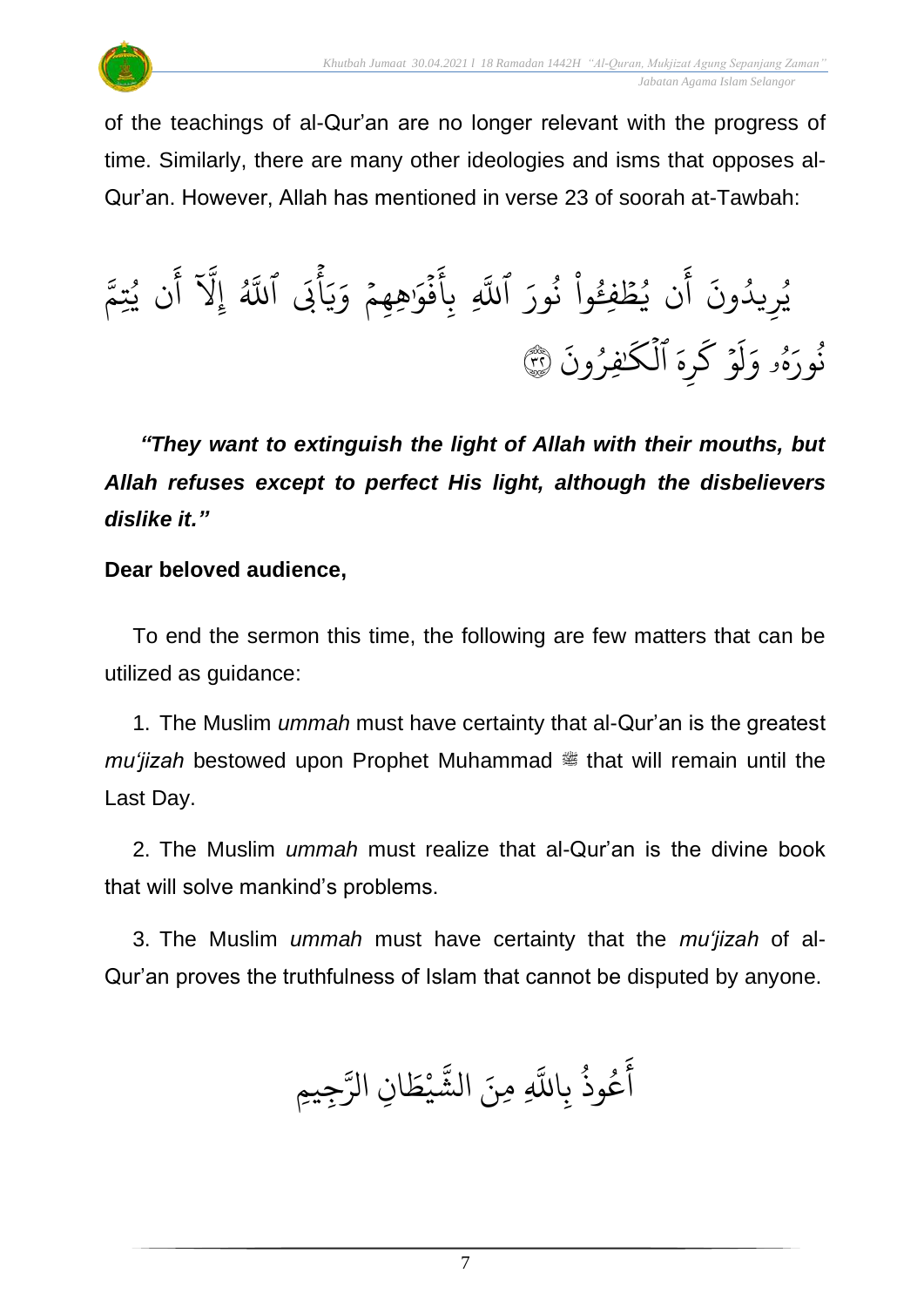



*"Say, "If mankind and the jinn gathered in order to produce the like of this Qur'an, they could not produce the like of it, even if they were to each other assistants.""*

(Soorah al-Israa' 17:88)

ْ بَارَكَ اللّهُ لِيْ وَلَكُمْ فِي الْقُرْآنِ الْعَظِيْمِ، وَنَفَعَنِيْ وَإِيَّاكُمْ  $\frac{1}{2}$  $\ddot{\cdot}$  $\ddot{\phantom{0}}$  $\frac{1}{2}$ ْ  $\frac{1}{2}$ ֦֧֦֧֦֧֦֧֦֧֦֧֦֧֦֜֜֜֜֓֓֟֓֟֓֟֓֟֓֟֓֟֓֟֓֟֓֟֓֟֓֟֓֟֓<br>֧֛֛֛֛֜֜֜֜֜֜֜֜֜֜֜ ْ  $\frac{9}{4}$ ْ ْ <u>ہ</u>  $\tilde{\mathbf{r}}$  $\frac{1}{2}$ ْ  $\overline{\phantom{a}}$  $\ddot{\phantom{0}}$ ْ ِ<br>م ن<br>• !<br>-<br>- $\frac{1}{2}$ ْ بِمَا فِيْهِ مِنَ الآيَاتِ وَالنِّكْرِ الْحَكِيْمِ وَتَقَبَّلَ مِنِّيْ وَمِنْكُمْ <u>ل</u> ْ  $\frac{1}{2}$ ْ  $\frac{1}{2}$  $\cdot$ ن<br>ا  $\frac{1}{2}$  $\frac{1}{2}$  $\frac{1}{2}$ ំ<br>រ  $\overline{\phantom{a}}$ ֫<br>֫**֟**  $\sum$ ؚ<br>م  $\frac{1}{2}$ ์ $\overline{\phantom{a}}$ ِ<br>پُ  $\ddot{\phantom{0}}$ ْ  $\frac{1}{2}$ . ़<br>१ تِلاوَتَهُ، إِنَّهُ هُوَ السَّمِيْعُ الْعَلِيْمُ ំ<br>រ  $\frac{1}{2}$ ْ ُ ْ ا<br>ما  $\frac{1}{2}$ بو<br>ت و<br>گ ن<br>•<br>•  $\frac{1}{2}$ ै<br>्र  $\frac{1}{2}$  $\frac{1}{2}$  $\overline{\phantom{a}}$ أَقُولُ قَوْلِيْ هَذَا وَأَسْتَغْفِرُ اللّٰهَ الْعَظِيْمَ لِيْ وَلَكُمْ وَلِسَاْئِرِ  $\frac{1}{2}$ ْ <u>ل</u>  $\tilde{\mathbf{r}}$  $\frac{1}{2}$ ْ إ ์<br>ั ំ<br>រ  $\frac{1}{2}$ ْ ∫<br>∕ ِ<br>وفيات  $\ddot{\ }$ ارا<br>ج  $\tilde{ }$  $\ddot{\cdot}$  $\overline{\phantom{a}}$ ْ إ ់<br>"  $\frac{1}{2}$ )<br>። ٦<br>ئىق

}<br>< ري<br>لْمُسْلِمَاتِ، فَاسْتَغْفِرُوْهُ إِنَّهُ هُوَ الْغَفُوْرُ الرَّحِيْمُ ْ ن<br>م **ب**ر<br>م ֦֧֦֧֦֦֧֦֧֦֧֦֧֦֧֦֧֦֧֦֧֦֧֦֝֟֓<br>**֧**  $\frac{1}{2}$ **ِ** .<br>∤  $\ddot{\phantom{0}}$  $\frac{1}{2}$ ء<br>أم ن<br>•<br>•  $\frac{1}{2}$  $\frac{1}{\lambda}$ י<br>\* **ب**<br>پ ْ  $\ddot{\phantom{0}}$  $\frac{1}{2}$  $\frac{1}{\lambda}$ ر۔<br>لْمُسْلِمِيْنَ وَالْمُ  $\frac{1}{2}$  $\ddot{\phantom{0}}$ ំ<br>• الم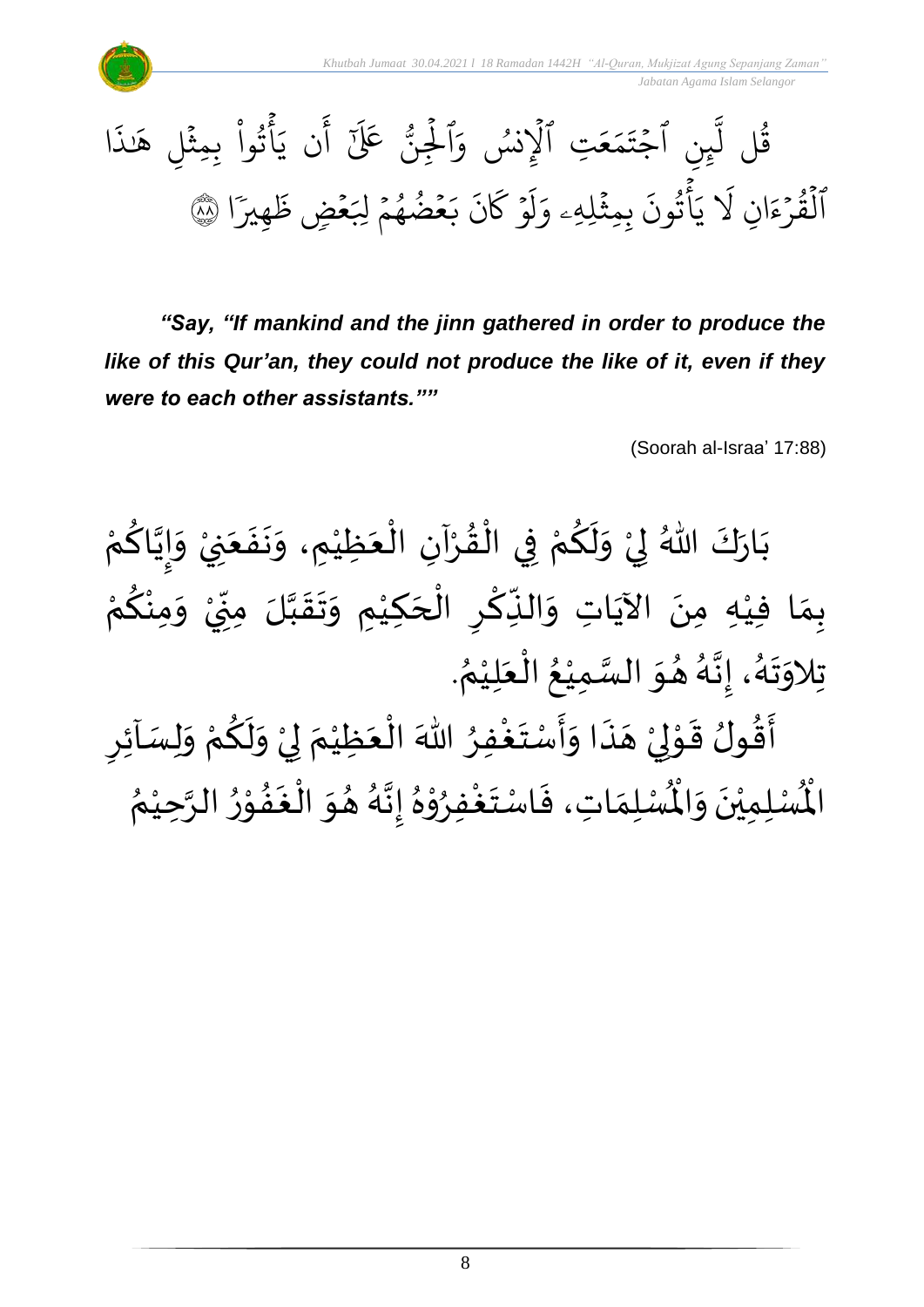#### **THE SECOND** *KHUTBAH*  $\ddot{\phantom{0}}$ ر.<br>لْمُسْلِمِيْنَ، وَرَ  $\frac{1}{2}$ -<br>∙ ْ ِ اَلْحَمْدُلِلَّهِ الَّذِيْ جَعَلَنَا مِنَ الْمُسْلِمِيْنَ، وَرَزَقَنَا مِنَ الطَّيِّبَاتِ. ।<br>◆<br>◆ ़<br>; َ<br>اُ  $\frac{1}{2}$  $\ddot{\phantom{0}}$ ن<br>ا اتا<br>ا و<br>و ْ  $\overline{\phantom{a}}$ ْ  $\overline{\phantom{a}}$  $\frac{1}{1}$ しんけい  $\frac{1}{\sqrt{2}}$ ا<br>ا  $\ddot{\phantom{0}}$ :<br>با<br>◆  $\frac{1}{2}$  $\ddot{\cdot}$ ا<br>ا أَشْهَدُ أَنْ لَّا إِلَهَ إِلاَّ اللّهُ وَحْدَهُ لاَ شَرِيْكَ لَهُ، وَأَشْهَدُ أَنَّ ំ<br>• ر<br>ج و<br>ا  $\frac{1}{2}$ ْ  $\sum_{i=1}^{n}$ الا ر<br>آم  $\tilde{\cdot}$  $\frac{1}{2}$  $\ddot{\phantom{0}}$ بر<br>▲ ِ<br>ا  $\tilde{\cdot}$ ا<br>•<br>• -<br>:<br>: م<br>و  $\frac{1}{2}$ ْ  $\frac{1}{2}$  $\frac{1}{2}$ ر<br>پر  $\tilde{\mathbf{r}}$ ٝ<br>ؙ  $\frac{1}{2}$  $\frac{1}{2}$ مُحَمَّدًا عَبْدُهُ وَرَسُوْلُهُ. اَللَّهُمَّ صَلِّ وَسَلِّمْ وَبَارِكْ عَلَى سَبِّدِنَا  $\ddot{\phantom{0}}$  $\frac{1}{1}$  $\frac{1}{2}$ `<br>أ .<br>م ْ  $\ddot{\phantom{0}}$  $\frac{1}{2}$ ْ  $\frac{1}{\sqrt{2}}$  $\overline{r}$  $\frac{1}{2}$ ن<br>م  $\frac{1}{2}$ ا<br>ا  $\ddot{\phantom{0}}$ و<br>گ  $\ast$ ֦֧֦֦֧֦֦֦֧֦֝֝֝ ٍ<br>م  $\ddot{\phantom{0}}$  $\frac{1}{2}$  $\frac{1}{\lambda}$ و<br>و ْ .<br>م ً<br>ا ت<br>م  $\overline{\phantom{a}}$ ๋<br>ጎ مُحَمَّدٍ وَعَلَى آلِهِ وَصَحْبِهِ وَمَنْ تَبِعَهُمْ بِإِحْسَانٍ إِلَى يَوْمِ <u>ل</u> ت<br>م  $\overline{\phantom{a}}$  $\frac{1}{2}$  $\overline{\mathbf{1}}$ ِ<br>م  $\tilde{\cdot}$ ْ و<br>ر<br>ر  $\frac{1}{2}$  $\frac{1}{2}$ ំ<br>•  $\frac{1}{2}$ ์ $\frac{1}{2}$ ْ ֦֧֦֦֧֦֧֦֧֦֧֦֧֦֧֦֧֦֧֦֝֟֓֓֟֓֓֟֓<br>**֧** ़<br>-<br>•  $\ddot{\phantom{0}}$ ل  $\frac{1}{2}$ <u>ر</u> ֦֧֦֧֦֧֦֧֦֧֦֧֦֧֦֧֦֧֦֧֦֧֦֧<br>**֧** الدِّيْنِ. أَمَّا بَعْدُ، فَيَا عِبَادَ اللّهِ، اِتَّقُواْ اللَّهَ، أُوصِيكُمْ وَإِيَّايَ ان<br>ا !<br>-<br>- $\frac{1}{2}$ ِ<br>ْمُ ِ<br>م ِ<br>مو ٔ<br>ا ُ<br>مذا**حد** ن<br>\*  $\sim$  $\frac{1}{1}$  $\frac{1}{1}$  $\frac{1}{2}$ و<br>ا ْ  $\ddot{\phantom{0}}$ لة<br>م  $\frac{1}{2}$  $\sum$ ْ  $\frac{1}{\sqrt{2}}$ .  $\ddot{\phantom{0}}$ تقوْنَ י<br>י  $\frac{9}{4}$ ا<br>استد ُ<br>مو بِتَقْوَى اللّهِ فَقَدْ فَازَ الْمُ  $\ddot{\phantom{0}}$  $\frac{1}{2}$ ْ  $\frac{1}{2}$  $\frac{1}{2}$  $\frac{1}{2}$ ّ<br>مو  $\ddot{\ }$ <u>د</u><br>:

#### **Dear blessed audience,**

Once more, I would like to remind all of us to always have the *taqwa* of Allah *Subhaanahu Wa Ta'aala* by guarding ourselves and our families from abominable deeds and disobedience against Allah *Subhaanahu Wa Ta'aala*. At the same time, we will continue to pray so that our country will always remain blessed and protected from all forms of threat, as well as contagions from the Covid-19 pandemic. For that, let us graciously accept the government's recommendation in the vaccination efforts by registering ourselves through the *MySejahtera* application in order to obtain vaccine shots that have been authorized by the Ministry of Health Malaysia. We should not feel angry or doubtful when given the shots while fasting in Ramadaan for it will not invalidate the fast. This matter had been meticulously scrutinized and discussed in details, where its ruling of permissibility was reached during the 118th *Muzakarah* Committee Meeting of the National Council for Islamic Affairs (MKI) that convened on the 16<sup>th</sup> and 17th of February 2021 and also the Selangor *Fatwa* Committee Meeting that took place on the 9<sup>th</sup> of March, 2021.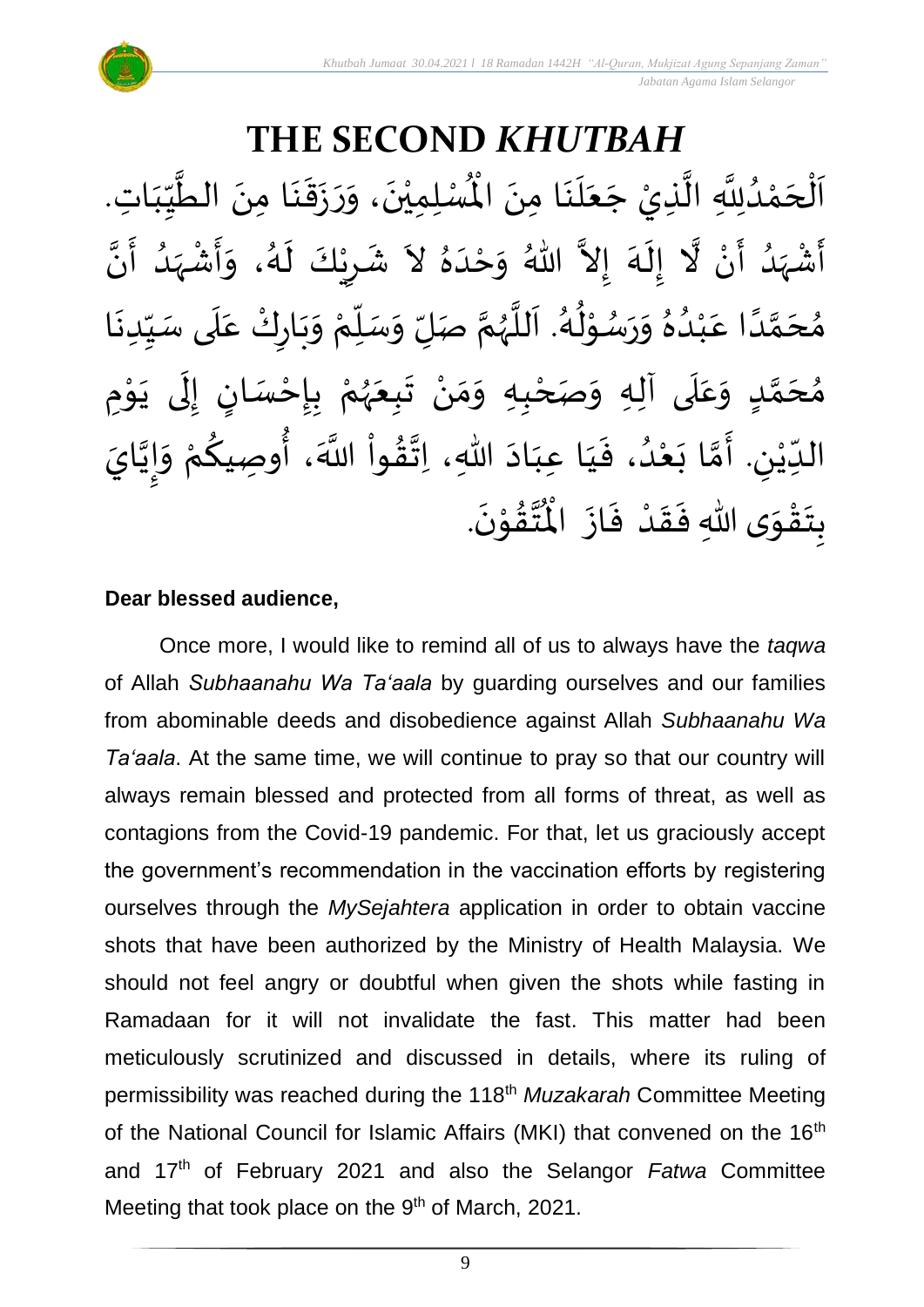

#### **Respected Muslims,**

May we become among the slaves of Allah that are patient while enduring all diseases afflicted, disciplined in adhering to the Standard Operating Procedures (SOP) and the new normal practices in overcoming the Covid-19 pandemic, for the sake of our own safety and the community. On this glorious day, let us altogether increase our *salawaat* upon our beloved Prophet Muhammad  $\equiv$  as Allah has commanded:

قَالَ اللّٰهُ تَعَالَى : إِنَّ َ  $\frac{1}{2}$  $\frac{1}{2}$  $\frac{1}{2}$ ين ٱ إ ِ<br>آک للَّهَ وَمَلْيِكْتَهُ و<br>لھ  $\ddot{\phantom{0}}$ ت ر<br>م يك ئ بر<br>آ ل  $\frac{1}{2}$ بر<br>م  $\frac{1}{\alpha}$ وَمَلْبِكَتَهُو يُصَلُّو و<br>ا ،<br>يُصَلُّونَ عَلَى ُو ِنَ عَلَى ٱلنَّبِيِّ لُتَّبِّيَّ يَاْيُّهَا ِ<br>م ه و<br>د سَ<br>ڊ ِ<br>ج أ ِ<br>د يَأَيُّهَا ٱلَّذِينَ یہ<br>۱ َّل ا  $\frac{2}{3}$ ن<br>سليمًا  $\ddot{\phantom{0}}$ ؚ ت ْ وا يم و ں<br>آ ل ِ<br>م بر<br>سد  $\frac{1}{2}$ يُهِ وَ,  $\ddot{\phantom{0}}$ ر<br>آ  $\mathcal{L}$ ِ<br>م ع وا ْ و<br>ا م<br>نُواْ صَلَّا ْ ُو<br>په  $\frac{1}{2}$ ءَامَنُواْ صَلُّواْ عَلَيۡهِ وَسَلِّمُواْ تَسۡلِيمًا ۞ اللَّهُمَّ صَلِّ وَسَلِّمْ عَلَى سَيِّدِنَا وَمَوْلاَنَا مُحَمَّدٍ سَيِّدِ الْمُرْسَلِينَ  $\ddot{\phantom{0}}$ ْ  $\mathbf{r}^{\circ}$ للَّهُمَّ صَلِّ وَسَلِّمْ عَلَى سَيِّدِنَا وَمَوْلاَنَا مُحَمَّدٍ سَيِّدِ الْمُ  $\frac{1}{1}$ しんこ <u>ل</u> تا<br>م  $\overline{\phantom{a}}$  $\frac{1}{2}$  $\mathbf{r}$  $\sim$ ֦֧֝<br>֧<u>֝</u>  $\frac{1}{2}$  $\frac{1}{2}$ .<br>.<br>.  $\frac{1}{1}$ ۔<br>آ .<br>م ْ  $\frac{1}{\nu}$  $\overline{r}$  $\frac{1}{2}$ تا<br>ح و<br>ر<br>ر ة<br>أ  $\frac{1}{2}$ وَارْضَ اللَّهُمَّ عَنْ أَصْحَابِهِ وَقَرَابَتِهِ وَأَزْوَاجِهِ وَذُرِّيَّا  $\tilde{\cdot}$ ا<br>وف  $\frac{1}{2}$  $\frac{1}{2}$  $\ddot{\phantom{0}}$  $\frac{1}{2}$  $\frac{1}{2}$  $\frac{1}{2}$ َ ا<br>بنج ْ '<br>م ن<br>م و<br>ر<br>ر ۔<br>ا ارْضَ اللَّ  $\frac{1}{2}$  $\tilde{\mathcal{A}}$ تا .<br>تا ر<br>يا  $\frac{1}{\sqrt{2}}$ ر رٌد ا<br>ڊ ذ  $\ddot{\phantom{0}}$ أَجْمَعِيْنَ. ់<br>**រ**  $\frac{1}{2}$ ْ  $\frac{1}{2}$ 

ؙۏ۠ۄٮؘؘاتؚ  $\ddot{\phantom{0}}$ ْ<br>بِ ُْ ُؤْمِنِيْنَ ۖ وَالْمُ  $\frac{1}{2}$  $\ddot{\phantom{0}}$ ْ ْ<br>بِ ُْ ِ<br>لْمُسْلِمَاتِ وَالْمُ  $\frac{1}{2}$  $\frac{1}{\sqrt{2}}$ اَللَّهُمَّ اغْفِرْ لِلْمُسْلِمِيْنَ وَالْمُسْلِمَاتِ وَالْمُؤْمِنِيْنَ وَالْمُؤْمِنَاتِ  $\frac{1}{2}$  $\ddot{\phantom{0}}$ ْ ,<br>^ ់<br>( ِ<br>و ن<br>م و<br>ر ا<br>آ َ ـــ<br>ناءَ<br>ناءَ الْأَحْيَاءِ مِنْهُمْ وَالأَمْوَاتِ، إِنَّكَ سَمِيْعٌ قَرِيْبٌ مُجِيْبُ الدَّعَوَاتِ َ ْ ំ<br>៖ ُ<br>در ْ  $\ddot{\ }$ ់<br>។ ں<br>ج  $\frac{1}{2}$ ِ<br>م ان<br>ا ُ ْ )<br>ጎ ه<br>**د،** ي ر ق  $\frac{1}{2}$  $\ddot{\ddot{\cdot}}$ ٌ ، إِنَّكَ سَمِيْعٌ ំ<br>រ ا<br>با  $\frac{1}{2}$ وَيَا قَاضِيَ الْحَاجَاتِ. اَللَّهُمَّ أَعِزَّ الْإِسْلاَمَ وَ  $\overline{\phantom{a}}$ ֦֧֦֧֦֧֦֧֦֧֦֧֦֧֦֧<br>**֡**  $\frac{1}{2}$ ์<br>:<br>:  $\ddot{\phantom{0}}$  $\frac{1}{2}$  $\frac{1}{2}$ ا<br>آ ر<br>ر<br>ر لة<br>م —<br>:<br>: بانه .<br>م  $\tilde{\phantom{a}}$ .<br>د  $\tilde{\cdot}$  $\ddot{\hat{}}$ الْمُسْلِمِيْنَ، وَأَهْلِكِ ່<br>່ ْ ه<br>به  $\ddot{\phantom{0}}$  $\overline{1}$ י<br>**י**  $\frac{1}{2}$  $\tilde{\cdot}$ . لي ُشْرِكِيْنَ وَدَمِّرْ أَعْدَاءَكَ أَعْدَاءَ اللدِّيْنِ ٝ<br>ؙ  $\frac{1}{1}$  $\frac{1}{2}$ ا<br>ا<br>ا ۔<br>م  $\frac{1}{2}$ َ<br>و  $\frac{1}{2}$ ا<br>-<br>ا ْ َ ّ<br>ْ  $\frac{1}{\lambda}$  $\sim$  $\frac{1}{2}$  $\ddot{\phantom{0}}$ ّٰ  $\overline{\phantom{a}}$ ْ  $\ddot{\hat{}}$ ُبْتَدِعَةً وَالْمُ  $\frac{1}{2}$  $\ddot{ }$ .<br>م  $\ddot{\ }$ ْ  $\ddot{\text{r}}$ الْكَفَرَةَ وَالْمُ ์ $\tilde{\cdot}$  $\frac{1}{2}$  $\frac{1}{2}$  $\frac{1}{2}$ ا<br>سم بـــ<br>أ .  $\ddot{\phantom{0}}$ وَانْصُرْنَا عَلَى الْقَوْمِ الْكَافِرِيْنَ ۫<br>ۣ<br>ؙ ر ์<br>-<br>-`<br>ا  $\frac{1}{2}$ ֦֧<sup>֦</sup>  $\frac{1}{2}$ ِّ<br>ا  $\overline{\phantom{a}}$ .<br>م ्<br>।<br>• । ْ و<br>د ْ  $\frac{1}{2}$  $\ddot{\phantom{0}}$  $\tilde{\mathbf{r}}$  $\ddot{\phantom{0}}$  $\ddot{\phantom{0}}$ ُمُ<br>اُ  $\frac{1}{2}$  $\ddot{\cdot}$ انا ا<br>ا ँ<br>।  $\tilde{\epsilon}$  $\ddot{\phantom{0}}$ ُ<br>اُ∱  $\ddot{\cdot}$ 

ر<br>اَللَّهُمَّ إِنَّا نَسْأَلُكَ وَنَتَوَسَّلُ إِلَيْكَ بِنَبِيِّكَ  $\frac{1}{1}$  $\frac{1}{2}$ <u>لم</u><br>: <u>ر</u><br>-ំ<br>រ  $\frac{1}{2}$ ان<br>سا  $\frac{1}{2}$  $\frac{1}{2}$  $\frac{1}{2}$ ن<br>م و<br>ر<br>ر الأَمِيُّ سْ زما  $\ddot{\ }$  ن، و ْ كَ ل م<br>أ  $\ddot{\phantom{0}}$ .<br>بِأَسْمَاَئِكَ الْحُسْنَى، وَصِفَاتِكَ الْعُظُمَى، أَنْ تَحْفَظَ بِعَيْنِ ٍ<br>ِ ֦֧<sup>֦</sup> ์  $\frac{1}{2}$ <u>د</u><br>: ั<br>ก ֦֧֦֧֦֧֦֧֦֧֦֧֧֦֧֧֦֧֦֧֝֝֓֓֓֜֓֓<br>**֧** }<br>• ֦֧֦֧֦֧֦֧֦֧֦֟֜֜֜֓֓֟֓<br>֧ׅׅׅׅ֝֜֜֜֜֜֜֜֜֜֝֜֜֜֝֜֜֬֝  $\ddot{\cdot}$  $\frac{1}{2}$ ْ ي َ ع ب  $\frac{1}{\sqrt{2}}$ ر<br>تَحْفَظَ  $\ddot{\cdot}$  $\frac{1}{2}$ ْ  $\frac{1}{2}$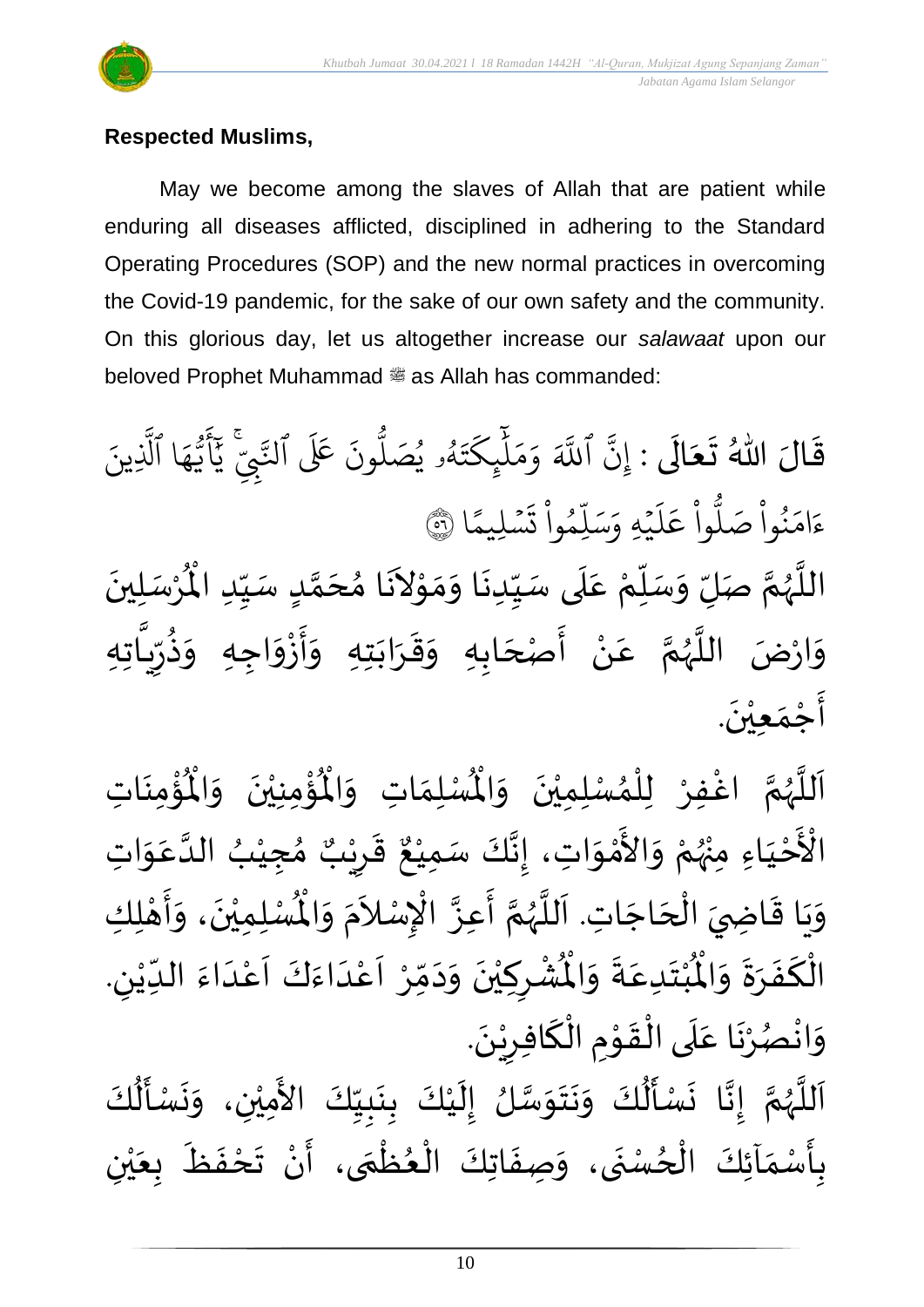

عِنَايَتِكَ الرَّبَّانِيَّةِ، وَبِحِفْظِ وِقَايَتِكَ الصَّمَدَانِيَّةِ، جَلاَلَةَ مَلِكِنَا انہ<br>ا ن<br>م<br>۱ ا<br>م  $\ddot{\phantom{0}}$  $\ddot{\phantom{0}}$  $\sim$ ان<br>ا  $\frac{1}{1}$  $\frac{1}{2}$ اتا<br>در  $\ddot{\phantom{0}}$  $\ddot{\mathbf{r}}$ ֦֧֦֧֦֧<u>֦</u> ر<br>ح  $\frac{1}{2}$  $\ddot{\cdot}$ ِ<br>آبا  $\ddot{\phantom{0}}$  $\frac{1}{2}$ ُع<sup>َ</sup>ظٌمِ ر<br>آبا  $\frac{1}{2}$ َ<br>مو الْمُعَظَّمِ، سُلْطَان سلَاغُور، سُلْطَان شَرَفُ الدِّين ادريس شاه ے<br>م ة<br>أ و<br>م )<br>፟<br>፟  $\frac{1}{1}$ ُ  $\frac{1}{2}$ م<br>م ់<br>( **ہ**<br>بر ֺ֖֖֖֖֖֖֖֖֖֚֚֚֚֚֚֚֚֚֚֚֚֚֚֝֝֓֝<u>֚</u><br>֧֛ׅ֖֚֚֜֜֘֜ الحاج ابن المرحوم سُلْطَان صَلاَحُ الدِّين عبد العزيز شاه ۔<br>نام ا<br>ا ُ<br>ُ'  $\frac{1}{2}$ Į  $\ddot{\cdot}$ ة ان<br>م ِ<br>الصِّحَّ  $\frac{1}{2}$ الحاج. اَللَّهُمَّ أَدِمِ الْعَوْنَ وَالْبِدَايَةَ وَالتَّوْفِيْقَ، وَ  $\ddot{\mathbf{z}}$ ْ ֦֧֦֧֦ الله  $\frac{1}{2}$  $\ddot{\cdot}$  $\ddot{\phantom{0}}$ ا<br>ا ֫<br>֟֟**֝**  $\frac{1}{2}$  $\ddot{\phantom{0}}$ י<br>י َ ֦֧֦֧֦֧֦֧֦֧֦֧֦֧֦֧֜֜֜֓֓<br>֧ׅׅׅ֛֛֝֜֜֜֜֜֜֜֜֝֜֜֜֜֝֜֜  $\frac{1}{2}$ َ ن<br>م ر<br>ر<br>ر ا<br>الم ا<br>آ ى<br>وَالسَّلامَةَ مِنْكَ، لِوَلِيِّ عَہْدِ سلاڠُور، تعْكو أَمِير شَاه اِبْنِ ْ  $\frac{1}{2}$  $\frac{\nu}{\nu}$  $\frac{1}{2}$ إ  $\frac{1}{2}$ ْ  $\ddot{\phantom{0}}$  $\frac{1}{2}$ ا<br>ا  $\frac{1}{2}$ )<br>፟**፟** ٝ<br>ؙ ั้ ֝֝֝֝֟֝֝֟֝֝֝֟֝֝֝<br>֧֪֝֝֟֝֝֟֝֝֝֝֝֟֝֝֟֝֝֝֟֝֝֝֟֝<br>֧֝֝֝֝֝ السُّلْطَان شَرَفُ الدِّين ادريس شاه الحاج، فِيْ أَمْ  $\frac{1}{1}$ ُ ِرِ<br>په  $\mathbf{r}$ ٝ<br>أ  $\frac{2}{\sqrt{2}}$  $\frac{1}{2}$ ْ  $\tilde{\phantom{a}}$ ن وَصَلاَح  $\frac{1}{2}$ ر<br>! י<br>י اً<br>∶َأنَّ **∶** للَّهُمَّ أَطِلَٰ ا<br>ج י<br>ה ُ<br>وفر<br>م م<br>تار  $\overline{\phantom{a}}$ وَعَافِيَةٍ بِمَنَّكَ وَكَرَمِكَ يَا ذَاالْجَلالِ وَالإِكْرَامِ. اَ  $\frac{1}{2}$ ا<br>م  $\frac{1}{2}$  $\overline{\phantom{a}}$ ا<br>أ .<br>بانچه  $\ddot{\phantom{0}}$ .<br>س  $\frac{1}{2}$  $\frac{1}{2}$  $\frac{1}{2}$  $\frac{1}{2}$ َ ِ<br>م  $\frac{1}{2}$  $\tilde{\phantom{a}}$ ا مُصْلِحَيْنِ لِلْمُوَظَّفِيْنَ وَالرَّعِيَّةِ وَالْبِلاَدِ، وَ ْ  $\frac{1}{2}$ اتا<br>ا ان<br>ا  $\frac{1}{2}$  $\ddot{\phantom{0}}$ ْ ا<br>ا  $\frac{1}{2}$ ُ<br>አ ْ ْ ه<br>به  $\overline{\phantom{a}}$  $\frac{1}{2}$ ์ م `<br>ይ<br>**አ** و<br>نگل رَ ់<br>? ه<br>لم و<br>م ع ້<br><u>ເ</u> غ  $\overline{\mathsf{L}}$ بلّ  $\frac{1}{2}$ م<br>ا مَقَاصِدَهُمَا لِطَرِيقِ الْهُدَى وَالرَّشَادِ. و<br>ر<br>ر ֦֧֦֧֦֧֦֧֦֧֦֜֜֜֜֜֜֜<br>֧ׅׅ֝֜֜֜֜֜֜֜֜֜֜֜֝֜֜֝֜<del>֛</del> ر ً<br>نا ์  $^{\circ}$ َ  $\frac{1}{2}$  $\frac{1}{2}$ ्<br>ू<br>क्ष  $\frac{1}{2}$ 

O Allah, You are the Lord that is All Mighty, we are grateful to You for having bestowed upon us *rahmah* and blessings upon this state that continues to prosper and progress, and that its residents remain united, under the auspices and leadership of our Ruler as the Head of Islamic affairs in this state.

O Allah, grant us guidance in performing the five obligatory prayers in congregation, fulfilling *zakaat* through Selangor *Zakaat* Board (LZS), and give away our wealth and endowment (*waqf*) through *Perbadanan Wakaf Selangor* (Selangor Endowment Corporation) and *Tabung Infak Jariah Umat Islam Selangor* (TIJARI, Selangor Continuous Charity for Muslims Fund), and to the orphans through Darul Ehsan Islamic Foundation (YIDE).